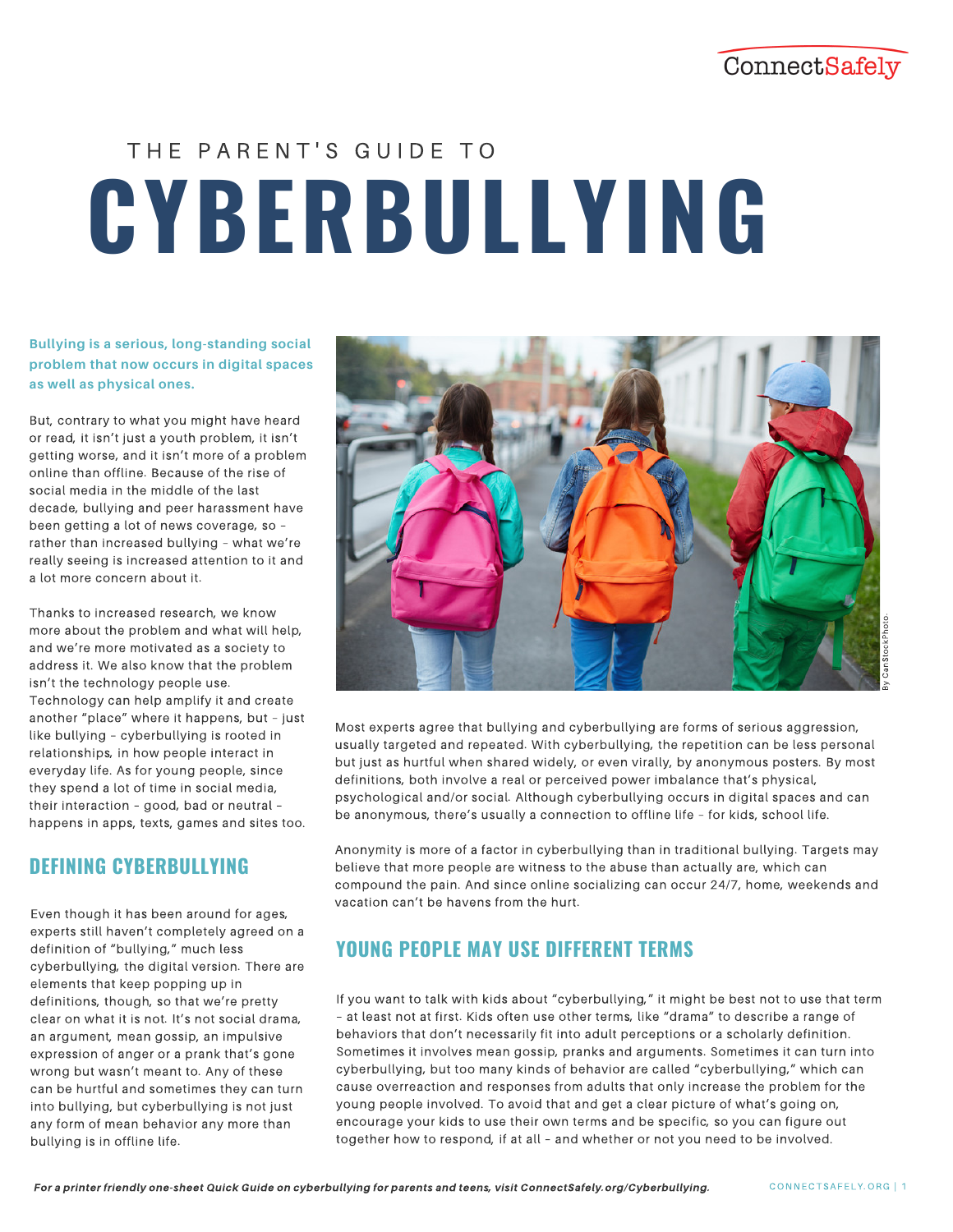## **TOP 5 QUESTIONS**

#### **1. What is cyberbullying anyway?**

For the most part, cyberbullying is bullying, only it happens online or on phones or other connected devices. As for what bullying is, that depends on who you ask, but most experts agree that it involves repeated harassment and some type of power imbalance – and, when young people are involved, it usually has something to do with what's happening with peers at school. It's important to remember that not every mean comment or unpleasant interaction rises to the level of bullying. Sometimes it's just what kids call "drama." We mention this because too many kinds of behavior are called "cyberbullying," which can cause overreaction and inappropriate responses.

#### **2. How likely is it that my child will be cyberbullied?**

Some studies say only 4.5% of teens have ever been cyberbullied and others say the figure's as high as 24% (more on this below). Either way, too many students have experienced cyberbullying, but it's important to note that most have not, and most don't bully others. We point this out not to minimize a serious problem, but to emphasize that bullying is not a norm. Kindness, not cruelty, is the norm and, just as with other social problems, communicating the facts reinforces positive behaviors and actually reduces the problem.

As for any one child, it depends so much on the person, his or her peer group and their context. A positive school culture can make a difference, especially for higher-risk populations, such as special-needs students or lesbian, gay, bisexual and transgender (LGBT) youth. For just about all kids, "online" is social – a shared experience – so no single individual has complete control over what happens in digital spaces. Research has found that a child's emotional makeup and home and school environments predict online risk better than any technology he or she uses. Treating others (and oneself!) with respect and kindness can really help keep social media use positive.

#### **3. How do I know if my child is being cyberbullied?**

Even if you have a good feel for your kids' emotional state, social skills, and peer relations – key factors in how well their online (as well as offline) experiences go – it's a good idea to ask whether cyberbullying's going on with them or any of their friends. You may not get a clear answer right away, but engage your kids in occasional conversations about how things are going online as well as offline. See what they know about cyberbullying, ask if they know others who have experienced it, if it's a problem at their school and what they would do if they were cyberbullied or knew about others who were. If they seem obsessed about checking text messages and social apps, it could be because they're worried about what's being said about them. It may not be bullying, but it may be a sign your child needs a little extra support. The federal government's StopBullying.gov website suggests that parents be on the lookout for signs such as difficulty sleeping, frequent nightmares, declining grades, not wanting to go to school, feelings of helplessness or decreased self-esteem.

#### **4**. **What do I do if my child is cyberbullied?**

Cyberbullying cases are as individual as the people involved. So the general advice that's all over the Web – not to react or retaliate, block the "bully," and print out and keep evidence in case it'll be needed – can help in some cases. But the most important thing to do is talk with your kids about what's going on, help them think through what happened, how they feel about it, and what they're going to do about it. No one knows how to resolve a situation without understanding it fully. It's important to involve your child in the process, not just take over yourself, because the main goal is to help him or her strengthen the self-confidence that might've been shaken and restore a sense of physical and/or emotional safety.

#### **5. What if my child witnesses cyberbullying or bullies others?**

If your child does experience cyberbullying as a witness or bystander, it's important to talk through some strategies as to how they can help their peers. Being kind goes a long way. Suggest your child sit with a child who's being bullied or invite them to hang out. Your child can reach out to the other child via social media by being positive and supportive. It's not helpful to retaliate online as that rarely influences the person doing the bullying and can put your child at risk.

If your child is bullying or cyberbullying others, get them to stop the bullying but try not to overreact.Talk with your child, get all the facts and consider probing further in their devices and accounts. Look for underlying issues and problems that might be affecting your child. While there should be consequences, solutions are more important than punishment.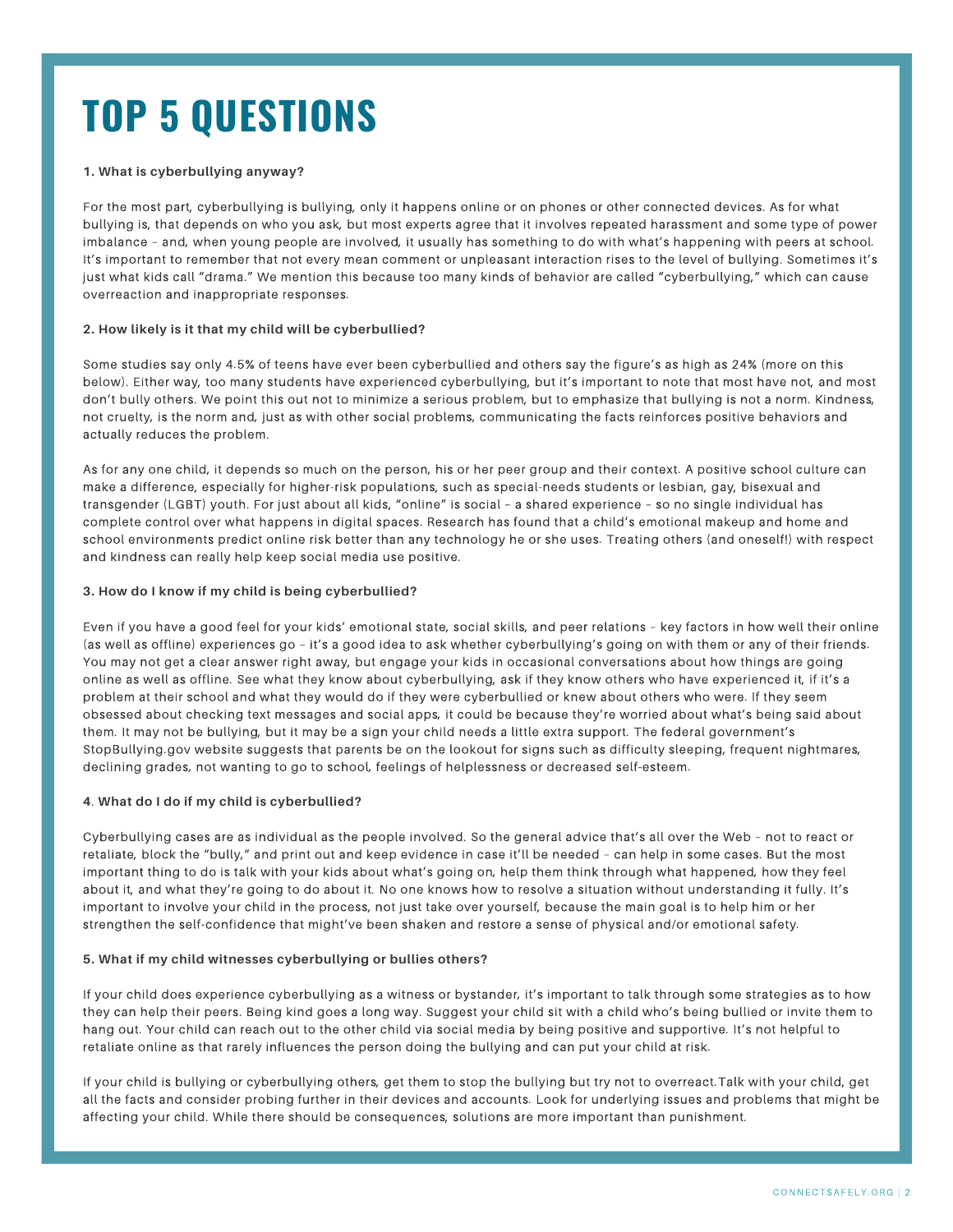## **PUTTING NUMBERS INTO PERSPECTIVE & SOME GOOD NEWS**

Probably because there is no single definition of cyberbullying, the numbers are all over the map, but lower than we often hear. And, contrary to some reports, the numbers are not going up – if anything, they've gone down a little. The National Center for Educational Statistics reported that 15.6% of students in grades 6-12 were "electronically bullied" in 2015, down from 16.2% in 2011. When it comes to high school students (grades 9 to 12), the Centers for Disease Control and Prevention Youth Risk Behavior Survey found that 14.5% of high school students were electronically bullied in 2017, compared to 19% who had been bullied in school, during the 12 months prior to the survey. That's actually lower than it was in 2011 and 2015. It does appear that bullying tapers off with age. CDC reported that, in 2015, 24% of middle school students were cyberbullied and 45% were bullied on school property.

After a review of multiple studies, the Cyberbullying Research Center, in 2016, estimated that, on average, about 24% of middle and high school students have been cyberbullied. In a 2012 paper, pioneering bullying researcher Dan Olweus reported that, among 440,000 US students surveyed (grades 3-12), 4.5% had been cyberbullied. Like other experts, Olweus reported that in-person bullying is a far bigger problem than cyberbullying, which "has not increased over time," and "claims about cyberbullying made in the media" are "often greatly exaggerated." Though numbers certainly don't ease the problem for anyone who has experienced cyberbullying, they provide the sense of perspective that helps adults handle incidents calmly and appropriately. Dr. Olweus wrote that "a distorted portrayal of reality will probably generate a lot of unnecessary anxiety and tension among parents and maybe teachers and students."

You may see other numbers thrown around – some as high at 85%, but examine the survey's methodology. Some of those are opt-in surveys aimed at specific groups of teens and not representative of teens as a whole.



PERCENTAGE OF HIGH SCHOOL STUDENTS WHO

In-person bullying is also on the decline. A 2017 study published in Journal of the American Academic of Pediatrics reviewed the prevalence of bullying and related behaviors between 2005 and 2014 and found that "Prevalence of bullying and related behaviors generally decreased over this 10-year period with the most recent years showing the greatest improvements in school climate and reductions in bullying."

Of course, both online and in-person bullying remains a serious problem affecting a significant number of young people and the news that the prevalence is declining is of no solace to any child who is experiencing bullying or any parent or educator supporting that child. Every child deserves to be safe and comfortable online, in school or wherever they happen to be.

Centers for Disease Control and Prevention.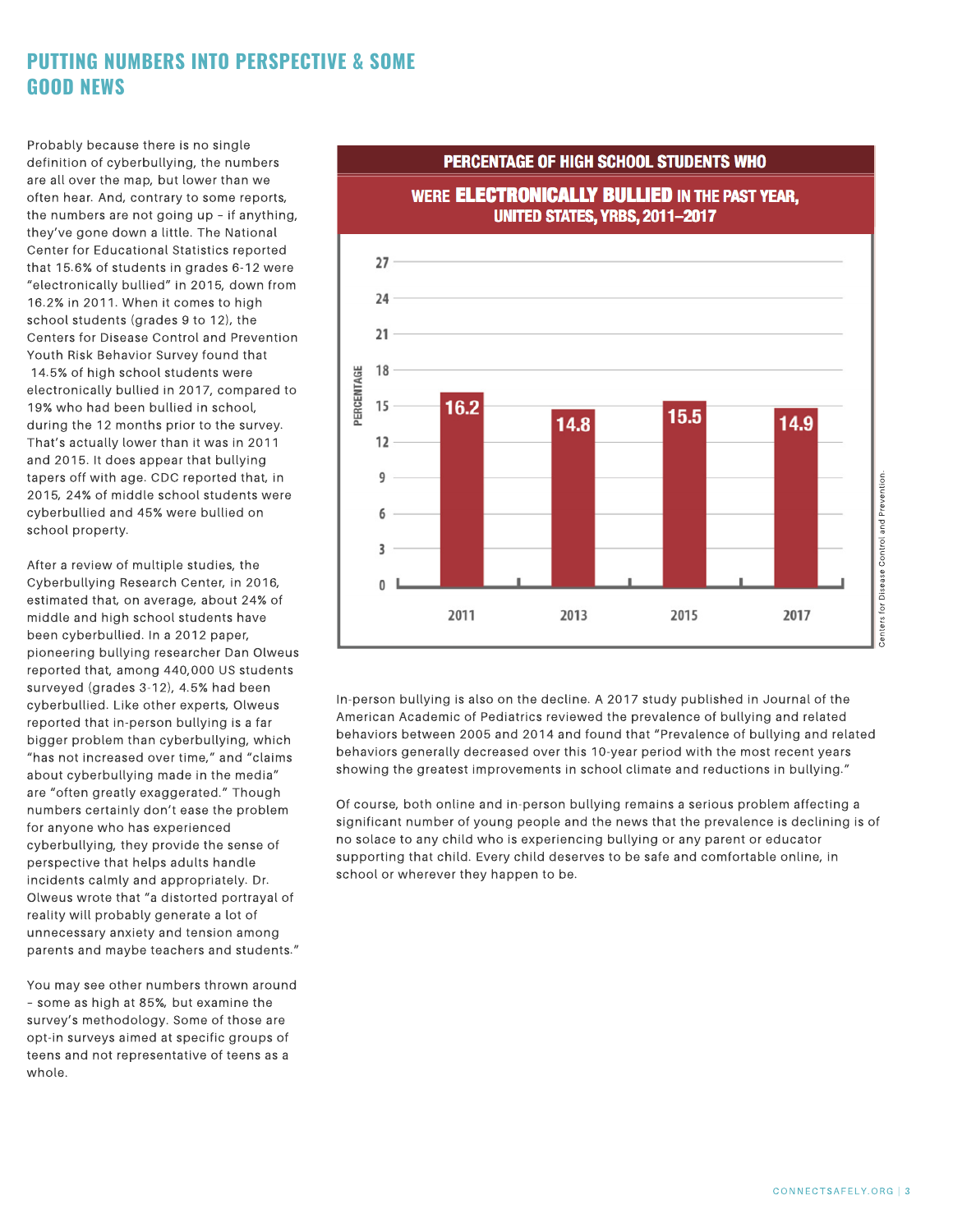## **WHAT CAN HELP - ADVICE FOR KIDS & TEENS**

Each case is individual, but there's some general, tried-and-true advice that you could consider sharing with your child:

**Know that it's not your fault.** What people call "bullying" is sometimes an argument between two people. But if someone is repeatedly cruel to you, that's bullying and you mustn't blame yourself. No one deserves to be treated cruelly.

**Don't respond or retaliate.** Sometimes a reaction is exactly what aggressors are looking for because they think it gives them power over you, and you don't want to empower a bully. As for retaliating, getting back at a bully turns you into one – and can turn one mean act into a chain reaction. If you can, remove yourself from the situation. If you can't, sometimes humor disarms or distracts a person from bullying.

**Save the evidence.** The only good news about bullying online or on phones is that it can usually be captured, saved, and shown to someone who can help. You can save that evidence in case things escalate. [Visit ConnectSafely.org/cyberbullying for instructions on how to capture screens on phones and computers.]

**Tell the person to stop.** This is completely up to you – don't do it if you don't feel totally comfortable doing it, because you need to make your position completely clear that you will not stand for this treatment any more. You may need to practice beforehand with someone you trust, like a parent or good friend.

**Reach out for help – especially if the behavior's really getting to you.** You deserve backup. See if there's someone who can listen, help you process what's going on and work through it – a friend, relative or maybe an adult you trust.

**Use available tech tools.** Most social media apps and services allow you to block the person. Whether the harassment's in an app, texting, comments or tagged photos, do yourself a favor and take advantage of that. You can also report the problem to the service. That probably won't end it, but you don't need the harassment in your face, and you'll be less tempted to respond. If you're getting threats of physical harm, you should call your local police (with a parent or guardian's help) and consider reporting it to school authorities.

**Protect your accounts.** Don't share your passwords with anyone – even your closest friends, who may not be close forever – and password-protect your phone so no one can use it to impersonate you. You'll find advice at passwords.connectsafely.org.

**If someone you know is being bullied, take action.** Just standing by can empower an aggressor and does nothing to help. The best thing you can do is try to stop the bullying by taking a stand against it. If you can't stop it, support the person being bullied. If the person's a friend, you can listen and see how to help. Consider together whether you should report the bullying. If you're not already friends, even a kind word can help reduce the pain. At the very least, help by not passing along a mean message and not giving positive attention to the person doing the bullying.

**Protect your accounts.** Don't share your passwords with anyone – even your closest friends, who may not be close forever – and password-protect your phone so no one can use it to impersonate you. You'll find advice at passwords.connectsafely.org.

**If someone you know is being bullied, take action.** Just standing by can empower an aggressor and does nothing to help. The best thing you can do is try to stop the bullying by taking a stand against it. If you can't stop it, support the person being bullied. If the person's a friend, you can listen and see how to help. Consider together whether you should report the bullying. If you're not already friends, even a kind word can help reduce the pain. At the very least, help by not passing along a mean message and not giving positive attention to the person doing the bullying.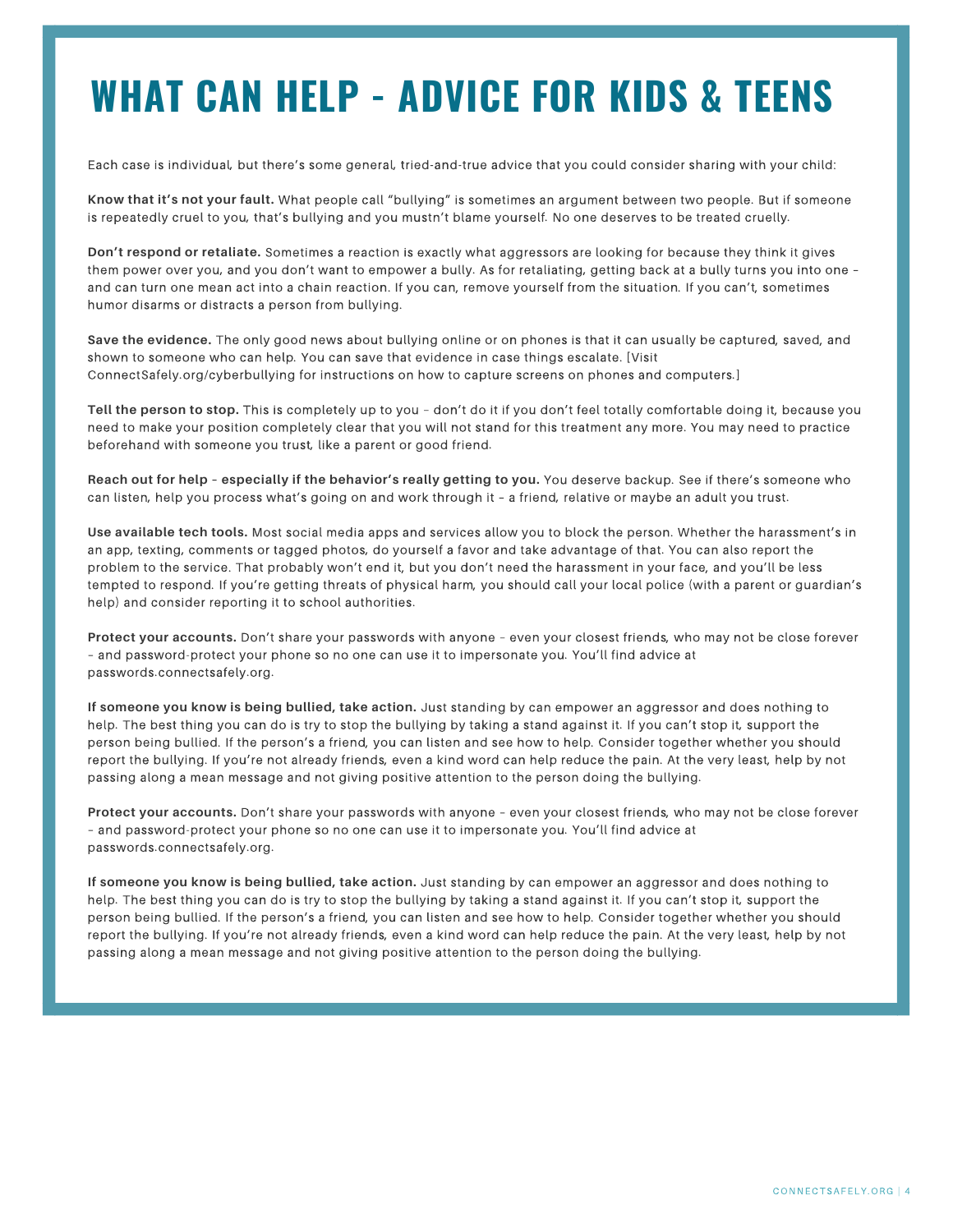## **VULNERABLE GROUPS**

Every case is as individual as the people involved, so it's hard to generalize, but we do have some data on who tends to be more vulnerable: ethnic, racial and religious minorities, young people with special needs or learning disabilities and lesbian, gay, bisexual or transgender (LGBT) youth (see ConnectSafely's booklet, The Parent, Educator & Youth Guide to LGBTQ Cyberbullying). There is even a term for this, "bias-based bullying" which Laura Walton, in a 2018 paper, refers to as "physical, verbal, social, or cyber-based threats directed toward a minority population based upon race, ethnicity, religious belief, gender, or sexual orientation," or age, familial status, or mental, physical or sensory handicap. And, even though bullying in general is on the decline, Elizabeth Englander of the Massachusetts Aggression Reduction Center observed in 2017 that "bias-based incidents seem to be increasing in the U.S."

But even young people with no noticeable vulnerabilities have been bullied and cyberbullied – whether very shy or beauty contest winners (some teen pageant contestants and celebrities have made bullying prevention their cause because of victimization in their pasts). Just being perceived as "different" can be challenging for young people, so no one's completely immune. Because we want to support, not stifle, individuality, it's important to help our children appreciate and respect what's unique in themselves and others.

## **NOT JUST A 'KID THING'**

A 2014 US national survey published by WorkplaceBullying.org indicates that 27% of American workers have "suffered abusive conduct at work." It's at least as big a problem among adults as among youth, which in no way discounts the impact on kids, as they explore identity and learn to navigate complex social landscapes. Sadly, there are also plenty of reported cases of adults who bully kids, and anyone who watches TV – including some reality shows, talk shows and political debates – has probably seen so-called "responsible adults" get pretty nasty to each other – something you might want to point out to your kids next time you see it on TV.

## **ADDITIONAL ADVICE FOR PARENTS**

**Know that you're lucky if your child asks for help.** Most young people don't tell their parents about bullying online or offline. So if your child's losing sleep or doesn't want to go to school or seems agitated when on his or her computer or phone, ask why as calmly and open-heartedly as possible. Feel free to ask if it has anything to do with mean behavior or social issues. But even if it does, don't assume it's bullying. You won't know until you get the full story, starting with your child's perspective.

**Work with your child.** There are two reasons why you'll want to keep your child involved. Bullying and cyberbullying usually involve a loss of dignity or control over a social situation, and involving your child in finding solutions helps him or her regain that. The second reason is about context. Because the bullying is almost always related to school life and our kids understand the situation and context better than parents ever can, their perspective is key to getting to the bottom of the situation and working out a solution. You may need to have private conversations with others, but let your child know if you do, and report back. This is about your child's life, so your child needs to be part of the solution.

**Respond thoughtfully, not fast.** What parents don't always know is that they can make things worse for their kids if they act rashly. A lot of cyberbullying involves somebody getting marginalized (put down and excluded), which the bully thinks increases his or her power or status. If you respond publicly or if your child's peers find out about even a discreet meeting with school authorities, the marginalization can get worse, which is why any response needs to be well thought out.

**More than one perspective needed.** Your child's account of what happened is likely completely sincere, but remember that one person's truth isn't necessarily everybody's. You'll need to get other perspectives and be open-minded about what they are. Sometimes kids let themselves get pulled into chain reactions, and often what we see online is only one side of or part of the story.

**What victims say helps most is to be heard** – really listened to – either by a friend or an adult who cares. That's why, if your kids come to you for help, it's so important to respond thoughtfully and involve them. Just by being heard respectfully, a child is often well on the way to healing.

**Solutions are more important than punishment.** Of course there should be consequences for anyone who bullies, whether online or off, but severe punishment and "zero tolerance" is not usually the answer. Remember, that children who bully are still children. They too may be hurting which could be why they're acting out. If you're the parent of a child who is being bullied your first responsibility, of course, is to take care of your child. And while you may not be the one to tend to the needs of the child who is acting out, it's important to not make matters worse by demanding severe consequences when a more measured response might get better results.

**The ultimate goal is restored self-respect and greater resilience in your child.** This, not getting someone punished, is the best focus for resolving the problem and helping your child heal. What your child needs most is to regain a sense of dignity. Sometimes that means standing up to the bully, sometimes not. Together, you and your child can figure out how to get there.

**One positive outcome we don't think about (or hear in the news) enough is resilience.** We know the human race will never completely eradicate meanness or cruelty, and we also know that bullying is not, as heard in past generations, "normal" or a rite of passage. We need to keep working to eradicate it. But when it does happen and we overcome it – our resilience grows. Resilience isn't something that can be "downloaded" or taught. We grow it through exposure to challenges and figuring out how to deal with them. So sometimes it's important to give them space to do that and let them know we have their back.